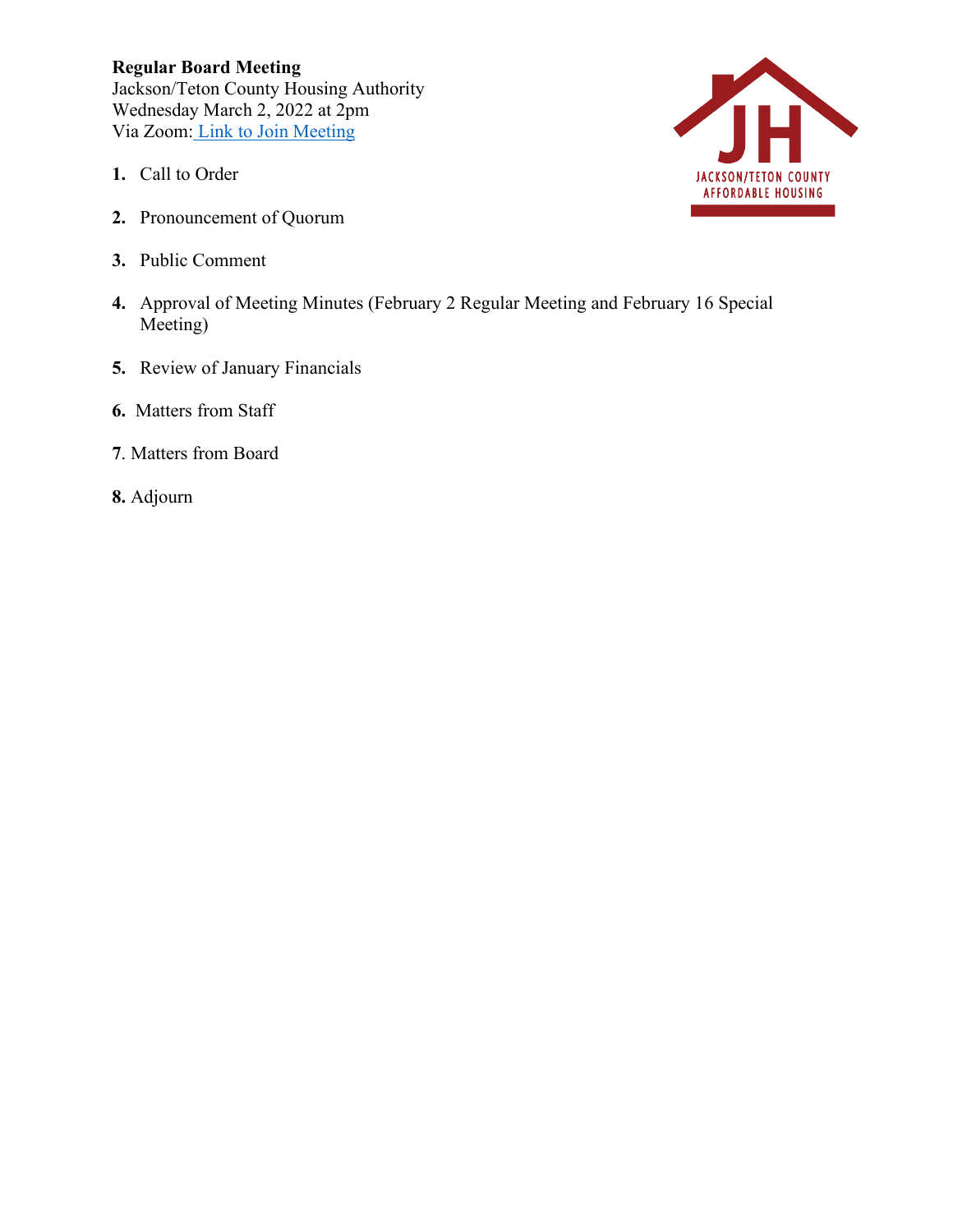

# **STAFF REPORT**

**TO: Jackson/Teton County Housing Authority Board FROM: Stacy Stoker, Housing Manager DATE: February 25, 2022 SUBJECT: March 2, 2022, Housing Authority Board Agenda**

**Item 1. Call to Order**

**Item 2. Pronouncement of Quorum**

**Item 3. Public Comment for Items Not on Today's Agenda**

**Item 4. Approval of Meeting Minutes (February)**

**Attached:** Minutes for February 2 Regular Meeting and February 16 Special Meeting

#### **Motion:**

I move to approve the meeting minutes for the February 2 Regular Meeting and February 16 Special Meeting.

**Item 5. Review of January Financials**

**Attached:** January Financials

**Item 6. Matters From Staff**

**Item 7. Matters From Board**

**Item 8. Adjourn**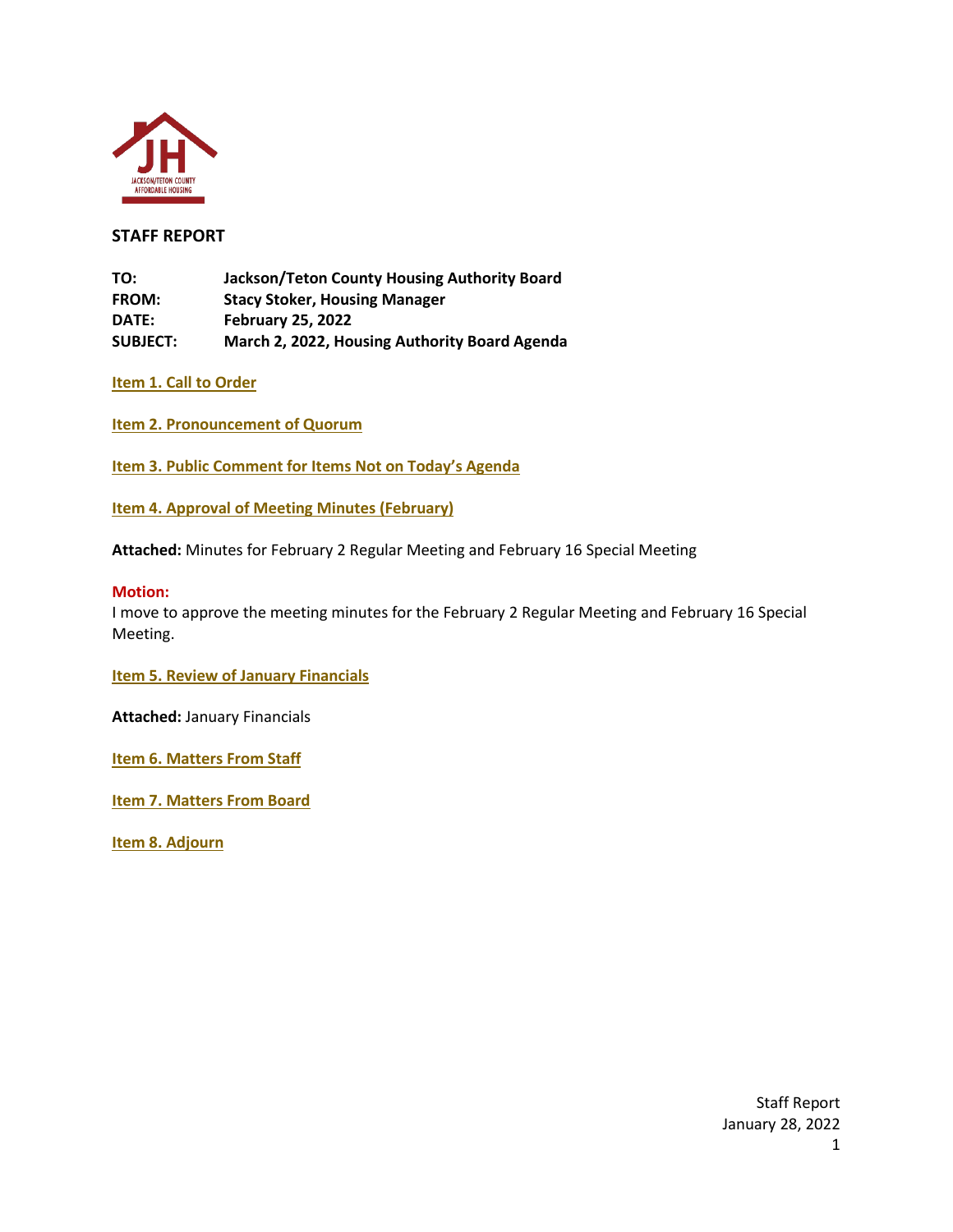

MEMO

**TO: Jackson/Teton County Housing Authority Board FROM: Housing Department Staff DATE: March 2, 2022 SUBJECT: Monthly Staff Update**

# **ADMINISTRATION**

**Housing Analyst –**Staff has hired the Housing Analyst position. Our new Housing Analyst will start on March 7, 2022. Her name is Claudia Juarez.

**Online Systems** – Staff continues to meet monthly with Greenwood mapping, which is proving to be helpful with communicating our needs to them. We are getting closer to moving our entire Access Database to a web-based system. Next on the list is the rental units and compliance. Staff is also looking into some web based software that would allow Landlords and owners to upload compliance documents via an online portal and also provide some reporting capabilities.

# **SALES AND RENTALS**

The chart below shows the rental and ownership units either closed or in the process of being rented or sold between January 1, 2021, and December 31, 2022.

| <b>Address</b> | <b>Beds</b> | Sales \$                | <b>Total</b>      | <b>Avg. Entries</b> | <b>Selected</b>   | <b>Status</b> |
|----------------|-------------|-------------------------|-------------------|---------------------|-------------------|---------------|
|                |             | <b>Restriction Type</b> | <b>Applicants</b> |                     | <b>HH Entries</b> |               |
| 4163 Melody    | 5           | Sales \$ withheld at    | $0$ – First       | n/a                 | n/a               | Under         |
| Ranch Dr.      |             | Buyer's request         | come, first       |                     |                   | contract      |
| (Forced Sale)  |             |                         | served            |                     |                   |               |
|                |             | Workforce               |                   |                     |                   |               |
| Unit 206,      | 1           | \$158,343               | 33                | 7                   | 3 entries,        | Closes 2/28   |
| Eagle Village  |             |                         |                   |                     | picked on 2       |               |
|                |             | Affordable 50-80%       |                   |                     |                   |               |
| $55 - 1$       | $1 +$       | \$596,150               | $n/a -$           | n/a                 | n/a               | Under         |
| Virginian      | office      |                         | Preservation      |                     |                   | contract      |
| Condos         |             | Workforce               | Program           |                     |                   |               |

John Kyle Kissock

• Kyle works for the JH Wildlife Foundation

Bronwen Fitzsimons and Charles Greenwald + 2 children

• Bronwen works at the Community Foundation and Chris works at Snake River Sporting Club Allison Kalenak

• Allison is self-employed. She is the owner/operator of Remede Hydration Therapy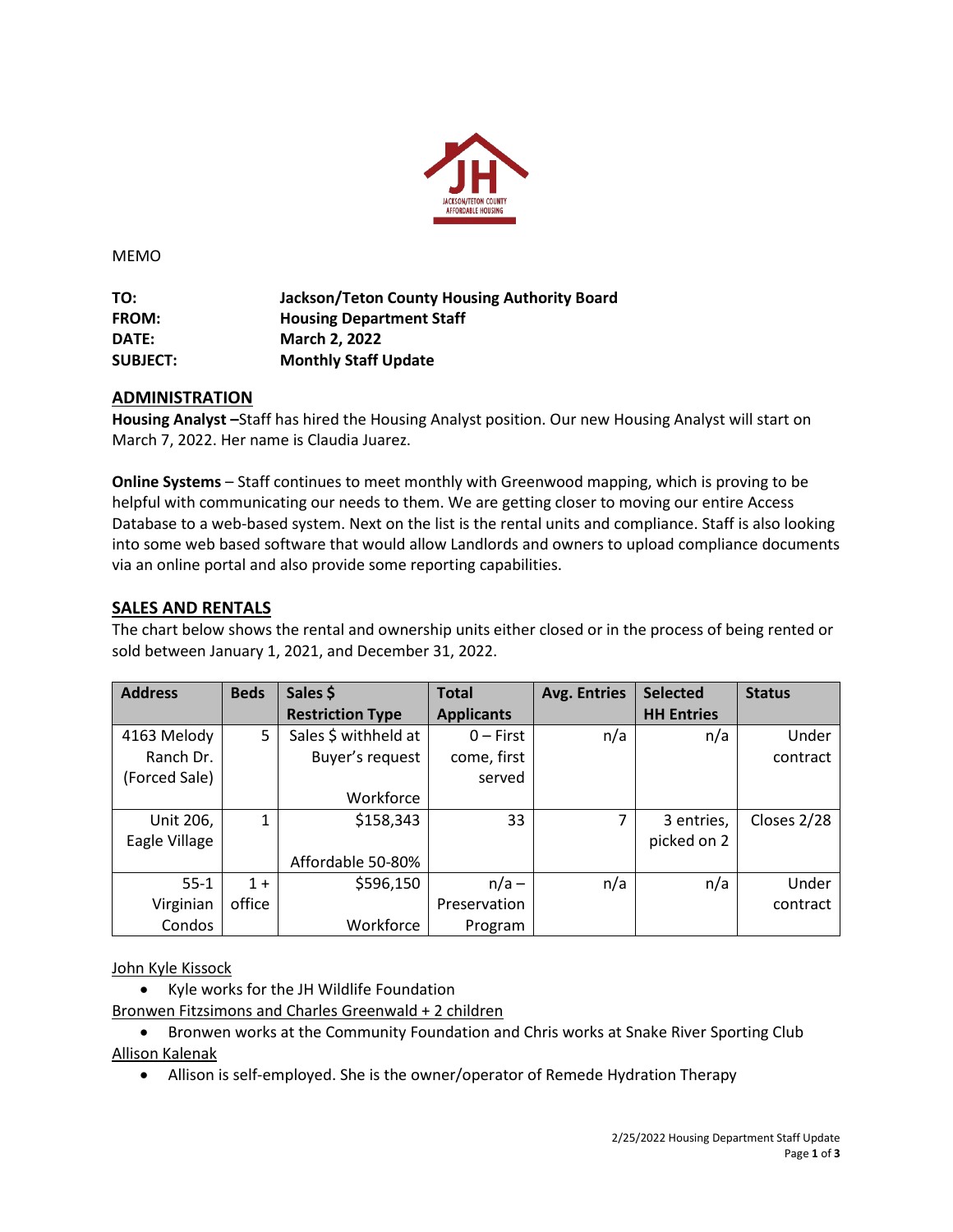**Town of Jackson Employee Rentals 1/1/2022 to present –** 1 unit has been rented to Town employees in 2022.

**Teton County Employee Rentals 1/1/2022 to present-** 1 unit has been rented to County employees in 2022.

| <b>Compliance Request</b>                   | Since January 1, 2022                   |
|---------------------------------------------|-----------------------------------------|
| Request to Rent/Leave of Absence            |                                         |
| <b>Request for Exception</b>                |                                         |
| <b>Qualified Mortgage Request</b>           | 2: approved                             |
| Transfer of Title                           | 2: 1 approved, 1 in progress            |
| <b>Occupancy Agreement</b>                  |                                         |
| Transfer on Death Deed                      | None                                    |
| <b>Workforce Ownership Requalifications</b> | Due in October 2022                     |
| Affordable Rental Requalifications          | 90 requests mailed, deadline is March 2 |
| Affordable Check-ins                        | Due in September 2022                   |
| Proof of Insurance                          | None                                    |
| <b>Violations</b>                           | Defaults: 3 total, 1 has been cured     |

| Units with    | <b>Sunset Clause</b> | <b>Total Releases</b> | <b>Expirations</b> | <b>Expire in 2022</b> | <b>Expire in</b> |
|---------------|----------------------|-----------------------|--------------------|-----------------------|------------------|
| Sunset Clause | Expired              | Recorded              | Pending            |                       | 2023             |
| 98            | 50                   | 30                    |                    |                       |                  |

# **DEVELOPMENT REVIEW**

| What                     | <b>Since Last HAB Meeting</b> | Since January 1, 2022       |
|--------------------------|-------------------------------|-----------------------------|
| Development Applications |                               |                             |
| Livability Standards     |                               | 1 – Legacy Lodge Inspection |
| Units Restricted         | 24                            | $1 - Heidelberg$            |
|                          |                               | 24 – King Street Condos     |

# **RULES AND REGULATIONS**

# **Rules and Regulations/Special Restriction Template Updates:**

Staff is working with Town and County Legal to make updates to the Special Restriction Templates. One of the important updates will be to the Default Remedies section. This section needs to be clarified to make it easier to understand the remedies available for enforcement and how defaults are to be handled. These will be updated along with the Housing Rules and Regulations this summer. The timeline will be as follows:

- February 28<sup>th</sup>: Topic Identification at March JIM
- April 20th: Presentation of Rules and Regulations to Housing Supply Board
- May 4<sup>th</sup>: Housing Authority Board Discussion and Recommendations
- June 6<sup>th</sup>: Direction from Town Council and Board of County Commissioners at June JIM
- October 3<sup>rd</sup>: Adoption of Rules and Regs/Special Restriction updates at October JIM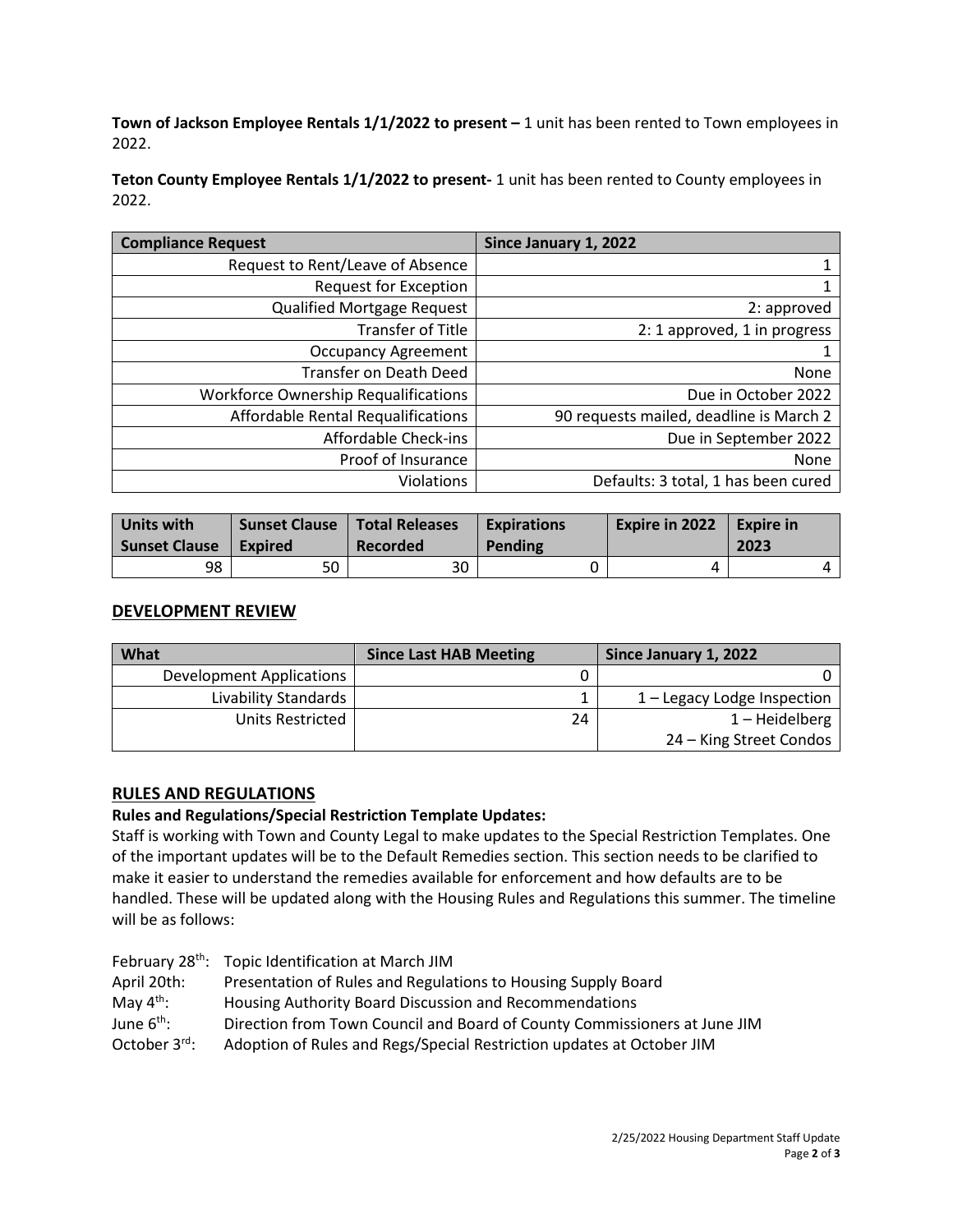# **COMMUNITY PRESENTATIONS**

Staff is available to give presentations to the community to provide education about housing programs, developments, compliance, etc. Below are presentations given since January 1, 2022.

| <b>Presenter</b>      | Organization                  |
|-----------------------|-------------------------------|
| <b>Billi Jennings</b> | <b>Teton Raptor Center</b>    |
| <b>April Norton</b>   | Rotary                        |
| <b>April Norton</b>   | <b>JH Chamber of Commerce</b> |
| <b>April Norton</b>   | <b>NACO</b>                   |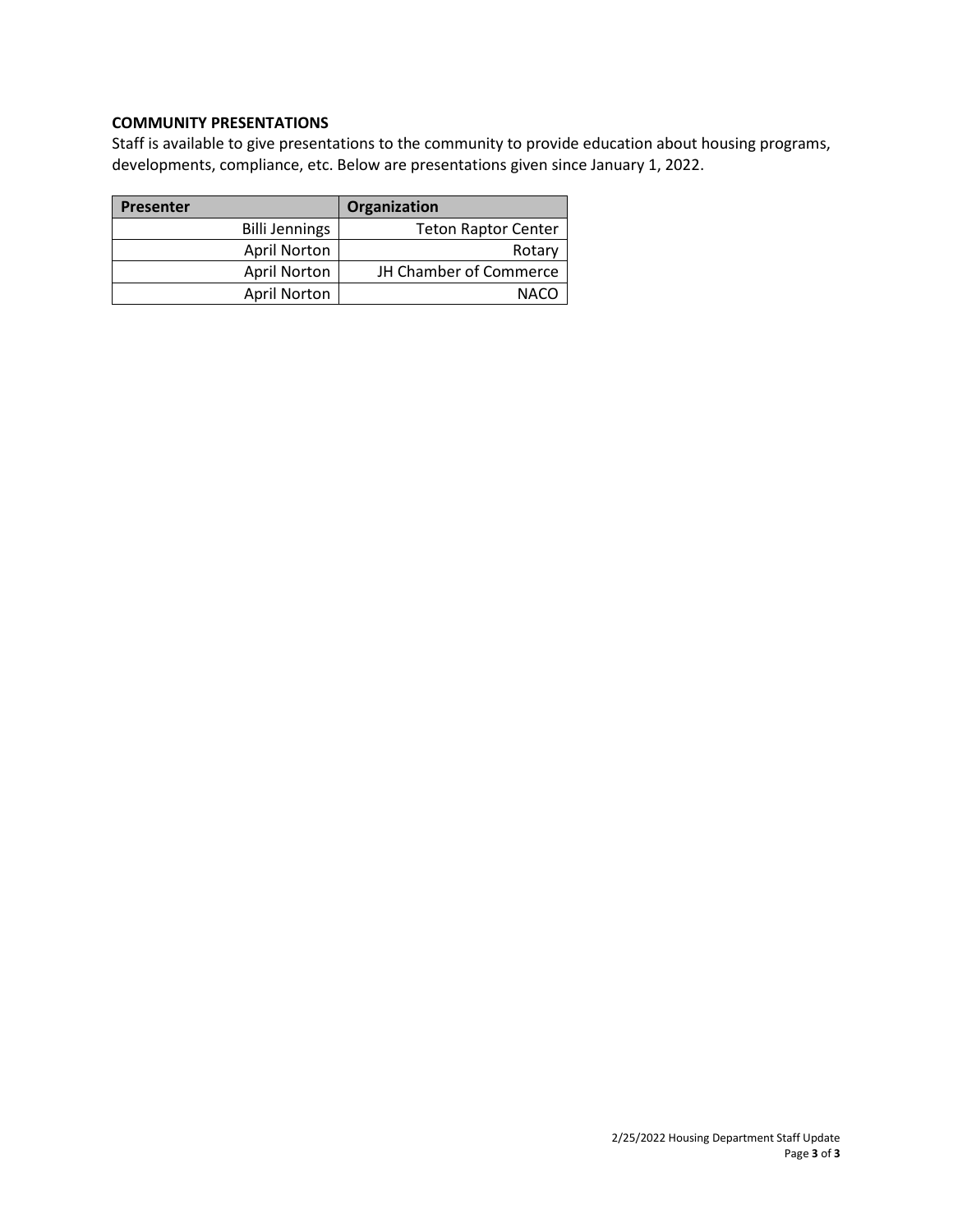# Balance Sheet As of January 31, 2022

|                                                                   | As or January 31, 2022        |                               |               |
|-------------------------------------------------------------------|-------------------------------|-------------------------------|---------------|
|                                                                   | Jan 31, 22                    | Dec 31, 21                    | \$ Change     |
| <b>ASSETS</b><br><b>Current Assets</b>                            |                               |                               |               |
| Checking/Savings                                                  |                               |                               |               |
| FIB - Administration                                              | 541,542.43                    | 685,078.29                    | (143, 535.86) |
| FIB - Millward Ground Lease                                       | 88,556.54                     | 89,488.52                     | (931.98)      |
| FIB - Supply                                                      | 1,112,930.66                  | 1,112,920.45                  | 10.21         |
| <b>Total Checking/Savings</b>                                     | 1,743,029.63                  | 1,887,487.26                  | (144, 457.63) |
| <b>Accounts Receivable</b><br>Ground Lease Receivables            | 3,210.60                      | 3,097.96                      | 112.64        |
| <b>Total Accounts Receivable</b>                                  | 3,210.60                      | 3,097.96                      | 112.64        |
|                                                                   |                               |                               |               |
| <b>Other Current Assets</b><br><b>Accounts Receivable</b>         | 577.00                        | 0.00                          | 577.00        |
| Notes Receivable                                                  | 320,000.00                    | 320,000.00                    | 0.00          |
| <b>Total Other Current Assets</b>                                 | 320,577.00                    | 320,000.00                    | 577.00        |
| <b>Total Current Assets</b>                                       | 2,066,817.23                  | 2,210,585.22                  | (143, 767.99) |
| <b>Fixed Assets</b>                                               |                               |                               |               |
| Buildings & Improvements                                          |                               |                               |               |
| 260 West Broadway                                                 | 1,391,040.08                  | 1,391,040.08                  | 0.00          |
| Accumulated Depreciation<br>The Grove Phase I                     | (860, 949.06)<br>6,789,580.35 | (860, 949.06)<br>6,789,580.35 | 0.00<br>0.00  |
|                                                                   |                               |                               |               |
| Total Buildings & Improvements                                    | 7,319,671.37                  | 7,319,671.37                  | 0.00          |
| Furniture, Fixtures & Equipment                                   | 22,024.69                     | 22,024.69                     | 0.00          |
| Land & Projects                                                   |                               |                               |               |
| 575 East Hall Avenue<br><b>Hall Street</b>                        | 1,159,017.60                  | 1,159,017.60                  | 0.00<br>0.00  |
| Millward Neighborhood                                             | 2,565,214.22<br>1,412,795.50  | 2,565,214.22<br>1,412,795.50  | 0.00          |
| <b>Mountain View Meadows</b>                                      | 450,000.00                    | 450,000.00                    | 0.00          |
| The Grove                                                         | 3,385,000.00                  | 3,385,000.00                  | 0.00          |
| <b>Wilson Meadows</b>                                             | 353,080.00                    | 353,080.00                    | 0.00          |
| Total Land & Projects                                             | 9,325,107.32                  | 9,325,107.32                  | 0.00          |
| <b>Total Fixed Assets</b>                                         | 16,666,803.38                 | 16,666,803.38                 | 0.00          |
| Other Assets                                                      |                               |                               |               |
| Allowance for Doubtful Accounts                                   | (273, 481.00)                 | (273, 481.00)                 | 0.00          |
| Snow King Apts. Int. Receivable                                   | 3,481.00                      | 3,481.00                      | 0.00          |
| Snow King Apts. Note Receivable                                   | 270,000.00                    | 270,000.00                    | 0.00          |
| <b>Total Other Assets</b>                                         | 0.00                          | 0.00                          | 0.00          |
| <b>TOTAL ASSETS</b>                                               | 18,733,620.61                 | 18,877,388.60                 | (143, 767.99) |
| LIABILITIES & EQUITY<br>Liabilities<br><b>Current Liabilities</b> |                               |                               |               |
| <b>Accounts Payable</b>                                           |                               |                               |               |
| <b>Accounts Payable</b>                                           | 1,283.68                      | 1,519.68                      | (236.00)      |
| <b>Total Accounts Payable</b>                                     | 1,283.68                      | 1,519.68                      | (236.00)      |
| Other Current Liabilities                                         |                               |                               |               |
| Current Portion of LTD                                            | 123,000.00                    | 123,000.00                    | 0.00          |
| Escrow Payable                                                    | 6,416.13                      | 166,416.13                    | (160,000.00)  |
| Security Deposits                                                 | 38,379.58                     | 38,379.58                     | 0.00          |
| <b>Total Other Current Liabilities</b>                            | 167,795.71                    | 327,795.71                    | (160,000.00)  |
| <b>Total Current Liabilities</b>                                  | 169,079.39                    | 329,315.39                    | (160, 236.00) |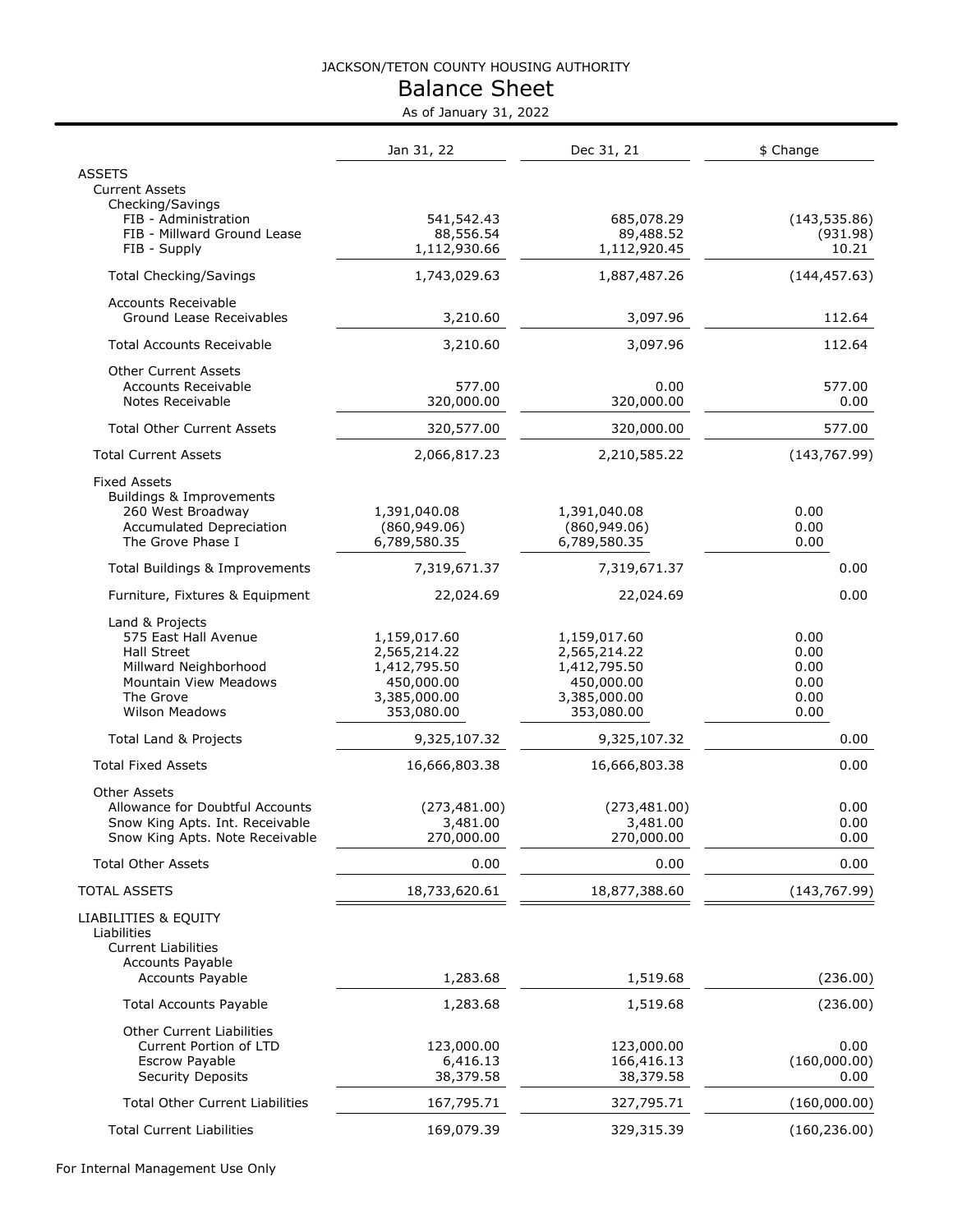# Balance Sheet As of January 31, 2022

|                                                                                      | Jan 31, 22                    | Dec 31, 21                   | \$ Change          |
|--------------------------------------------------------------------------------------|-------------------------------|------------------------------|--------------------|
| Long Term Liabilities<br>Current Portion of LT Debt<br>Note Payable - First Republic | (123,000.00)<br>2,434,000.67  | (123,000.00)<br>2,438,511.58 | 0.00<br>(4,510.91) |
| <b>Total Long Term Liabilities</b>                                                   | 2,311,000.67                  | 2,315,511.58                 | (4,510.91)         |
| <b>Total Liabilities</b>                                                             | 2,480,080.06                  | 2,644,826.97                 | (164, 746.91)      |
| Equity<br><b>Retained Earnings</b><br>Net Income                                     | 16,277,941.97<br>(24, 401.42) | 16,277,941.97<br>(45,380.34) | 0.00<br>20,978.92  |
| <b>Total Equity</b>                                                                  | 16,253,540.55                 | 16,232,561.63                | 20,978.92          |
| TOTAL LIABILITIES & EQUITY                                                           | 18,733,620.61                 | 18,877,388.60                | (143,767.99)       |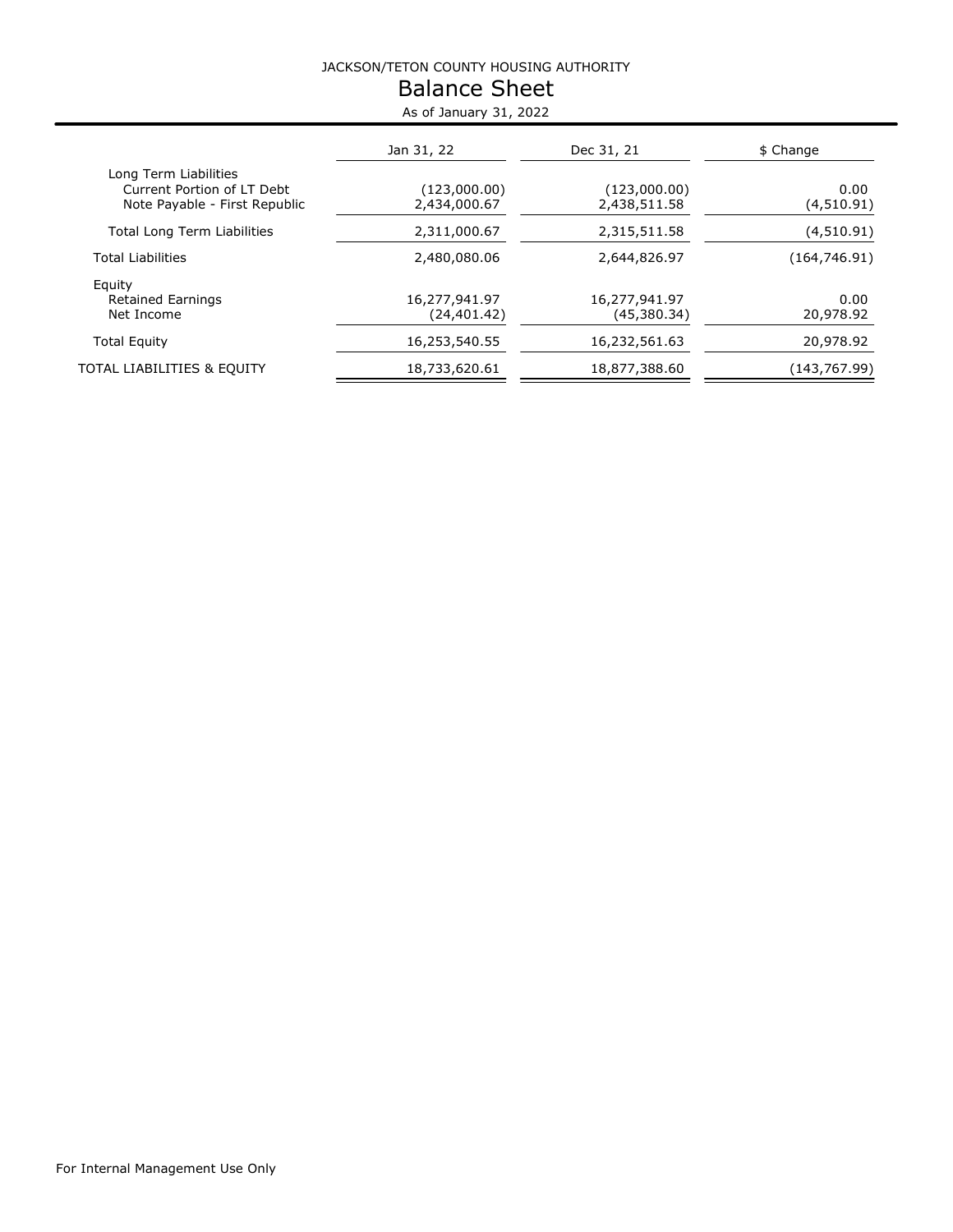Profit & Loss by Class

January 2022

|                            | Administration | Broadway  | <b>Housing Supply</b> | Millward | The Grove  | <b>TOTAL</b> |
|----------------------------|----------------|-----------|-----------------------|----------|------------|--------------|
| Ordinary Income/Expense    |                |           |                       |          |            |              |
| Income                     |                |           |                       |          |            |              |
| Rent Income                | 0.00           | 19,248.65 | 1,255.00              | 1,415.00 | 32,004.45  | 53,923.10    |
| <b>Total Income</b>        | 0.00           | 19,248.65 | 1,255.00              | 1,415.00 | 32,004.45  | 53,923.10    |
| Gross Profit               | 0.00           | 19,248.65 | 1,255.00              | 1,415.00 | 32,004.45  | 53,923.10    |
| Expense                    |                |           |                       |          |            |              |
| Insurance                  | 0.00           | (115.65)  | 0.00                  | 0.00     | 0.00       | (115.65)     |
| Management Fees            | 0.00           | 0.00      | 0.00                  | 0.00     | 3,200.00   | 3,200.00     |
| <b>Office Supplies</b>     | 47.73          | 0.00      | 0.00                  | 0.00     | 0.00       | 47.73        |
| <b>Professional Fees</b>   | 3,877.50       | 0.00      | 0.00                  | 0.00     | 0.00       | 3,877.50     |
| Rent(Ground Lease Fee)     | 0.00           | 13,638.78 | 0.00                  | 0.00     | 0.00       | 13,638.78    |
| Repairs & Maintenance      | 0.00           | 260.75    | 0.00                  | 302.91   | 3,053.73   | 3,617.39     |
| Taxes & Licenses           | 0.00           | (156.48)  | 0.00                  | 0.00     | 0.00       | (156.48)     |
| Telephone                  | 0.00           | 0.00      | 0.00                  | 0.00     | 165.01     | 165.01       |
| <b>Utilities</b>           | 0.00           | 508.53    | 0.00                  | 0.00     | 2,404.01   | 2,912.54     |
| <b>Total Expense</b>       | 3,925.23       | 14,135.93 | 0.00                  | 302.91   | 8,822.75   | 27,186.82    |
| Net Ordinary Income        | (3,925.23)     | 5,112.72  | 1,255.00              | 1,112.09 | 23,181.70  | 26,736.28    |
| Other Income/Expense       |                |           |                       |          |            |              |
| Other Income               |                |           |                       |          |            |              |
| Interest Income            | 5.93           | 0.00      | 9.45                  | 0.76     | 0.00       | 16.14        |
| <b>Total Other Income</b>  | 5.93           | 0.00      | 9.45                  | 0.76     | 0.00       | 16.14        |
| Other Expense              |                |           |                       |          |            |              |
| <b>Interest Expense</b>    | 0.00           | 0.00      | 0.00                  | 0.00     | 5,773.50   | 5,773.50     |
| <b>Total Other Expense</b> | 0.00           | 0.00      | 0.00                  | 0.00     | 5,773.50   | 5,773.50     |
| Net Other Income           | 5.93           | 0.00      | 9.45                  | 0.76     | (5,773.50) | (5,757.36)   |
| Net Income                 | (3,919.30)     | 5,112.72  | 1,264.45              | 1,112.85 | 17,408.20  | 20,978.92    |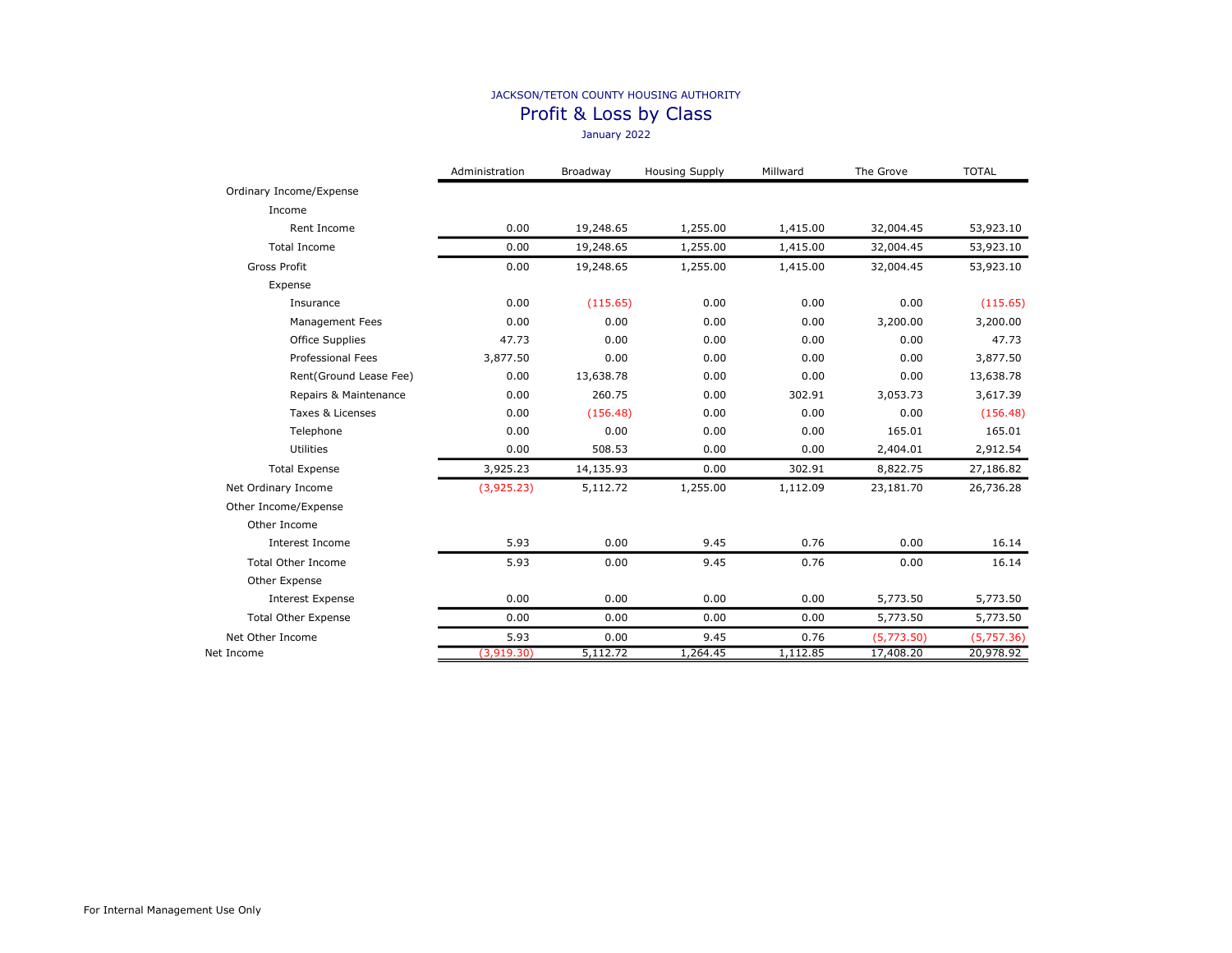Profit & Loss by Class

July 2021 through January 2022

|                            | Administration | Broadway   | <b>Housing Supply</b> | Millward  | The Grove    | <b>TOTAL</b> |
|----------------------------|----------------|------------|-----------------------|-----------|--------------|--------------|
| Ordinary Income/Expense    |                |            |                       |           |              |              |
| Income                     |                |            |                       |           |              |              |
| Contributions Income       | 0.00           | 0.00       | 44,333.00             | 0.00      | 0.00         | 44,333.00    |
| Rent Income                | 0.00           | 134,789.23 | 3,990.00              | 10,480.00 | 222,296.45   | 371,555.68   |
| <b>Total Income</b>        | 0.00           | 134,789.23 | 48,323.00             | 10,480.00 | 222,296.45   | 415,888.68   |
| Gross Profit               | 0.00           | 134,789.23 | 48,323.00             | 10,480.00 | 222,296.45   | 415,888.68   |
| Expense                    |                |            |                       |           |              |              |
| <b>Bank Charges</b>        | 0.00           | 0.00       | 25.00                 | 0.00      | 0.00         | 25.00        |
| Dues & Subscriptions       | 67.00          | 0.00       | 0.00                  | 0.00      | 0.00         | 67.00        |
| Insurance                  | 0.00           | (809.55)   | 0.00                  | 0.00      | 11,696.00    | 10,886.45    |
| Management Fees            | 0.00           | 0.00       | 0.00                  | 0.00      | 22,400.00    | 22,400.00    |
| Office Supplies            | 47.73          | 0.00       | 0.00                  | 0.00      | 0.00         | 47.73        |
| Preservation Program Funds | 0.00           | 0.00       | 200,000.00            | 0.00      | 0.00         | 200,000.00   |
| <b>Professional Fees</b>   | 17,777.50      | 0.00       | 0.00                  | 0.00      | 0.00         | 17,777.50    |
| Rent(Ground Lease Fee)     | 0.00           | 95,471.46  | 0.00                  | 0.00      | 0.00         | 95,471.46    |
| Repairs & Maintenance      | 0.00           | 1,969.84   | 0.00                  | 2,647.73  | 29,312.60    | 33,930.17    |
| Taxes & Licenses           | 0.00           | 6,430.86   | 0.00                  | 0.00      | 14,512.11    | 20,942.97    |
| Telephone                  | 0.00           | 0.00       | 0.00                  | 0.00      | 928.21       | 928.21       |
| Utilities                  | 0.00           | 1,498.27   | 0.00                  | 0.00      | 14,387.07    | 15,885.34    |
| <b>Total Expense</b>       | 17,892.23      | 104,560.88 | 200,025.00            | 2,647.73  | 93,235.99    | 418,361.83   |
| Net Ordinary Income        | (17,892.23)    | 30,228.35  | (151, 702.00)         | 7,832.27  | 129,060.46   | (2, 473.15)  |
| Other Income/Expense       |                |            |                       |           |              |              |
| Other Income               |                |            |                       |           |              |              |
| Interest Income            | 32.42          | 0.00       | 18,310.67             | 5.30      | 0.00         | 18,348.39    |
| <b>Total Other Income</b>  | 32.42          | 0.00       | 18,310.67             | 5.30      | 0.00         | 18,348.39    |
| Other Expense              |                |            |                       |           |              |              |
| <b>Interest Expense</b>    | 0.00           | 0.00       | 0.00                  | 0.00      | 40,276.66    | 40,276.66    |
| <b>Total Other Expense</b> | 0.00           | 0.00       | 0.00                  | 0.00      | 40,276.66    | 40,276.66    |
| Net Other Income           | 32.42          | 0.00       | 18,310.67             | 5.30      | (40, 276.66) | (21, 928.27) |
| Net Income                 | (17, 859.81)   | 30,228.35  | (133, 391.33)         | 7,837.57  | 88,783.80    | (24, 401.42) |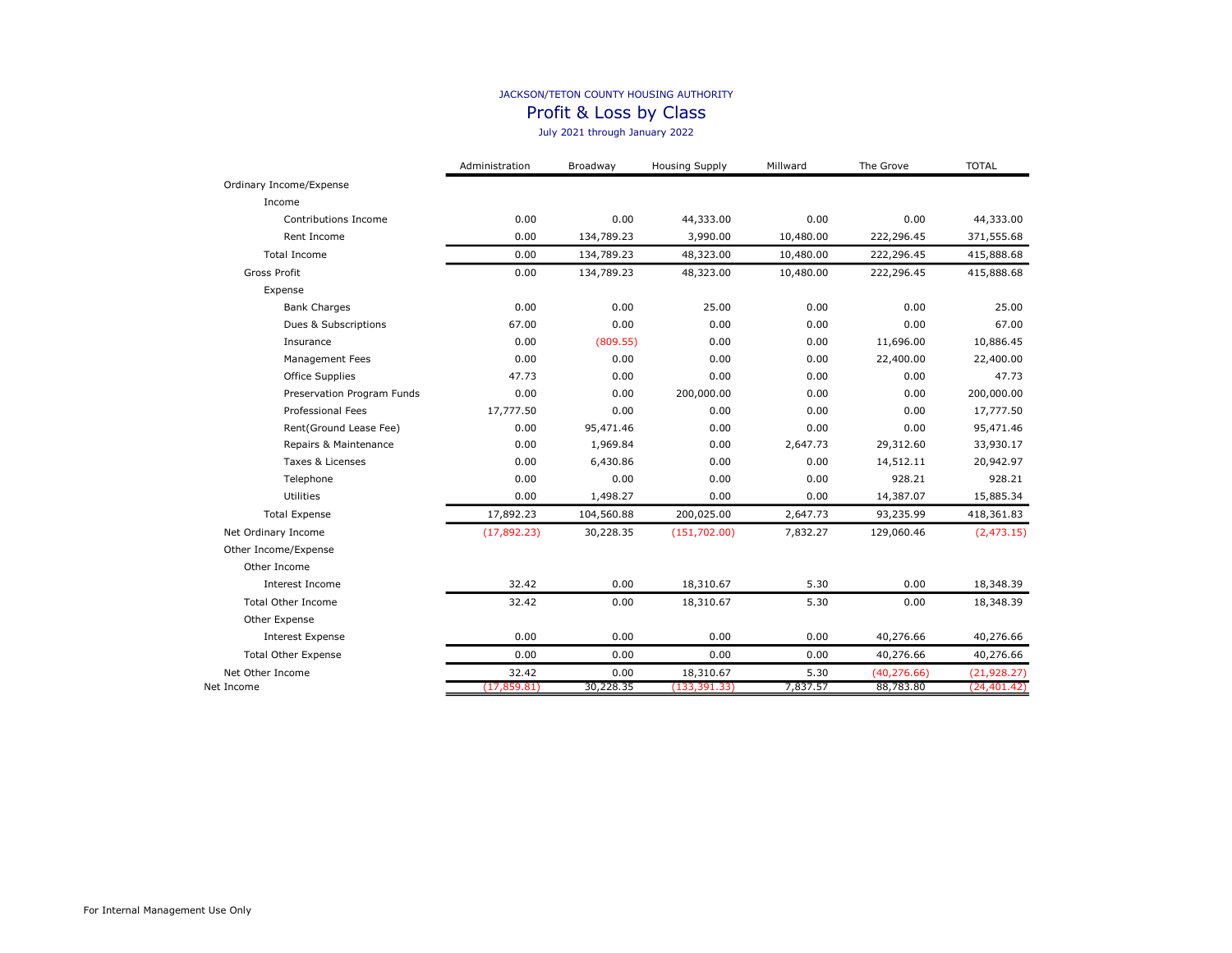#### JACKSON/TETON COUNTY HOUSING AUTHORITY Profit & Loss by Housing Supply January 2022

|                            | Hall   | <b>SPET</b> | <b>Wilson Meadows</b> | <b>Wilson Park</b> | Other | <b>TOTAL</b> |
|----------------------------|--------|-------------|-----------------------|--------------------|-------|--------------|
| Ordinary Income/Expense    |        |             |                       |                    |       |              |
| Income                     |        |             |                       |                    |       |              |
| Rent Income                | 375.00 | 0.00        | 505.00                | 375.00             | 0.00  | 1,255.00     |
| <b>Total Income</b>        | 375.00 | 0.00        | 505.00                | 375.00             | 0.00  | 1,255.00     |
| Gross Profit               | 375.00 | 0.00        | 505.00                | 375.00             | 0.00  | 1,255.00     |
| Expense                    |        |             |                       |                    |       |              |
| Insurance                  | 0.00   | 0.00        | 0.00                  | 0.00               | 0.00  | 0.00         |
| Management Fees            | 0.00   | 0.00        | 0.00                  | 0.00               | 0.00  | 0.00         |
| Office Supplies            | 0.00   | 0.00        | 0.00                  | 0.00               | 0.00  | 0.00         |
| <b>Professional Fees</b>   | 0.00   | 0.00        | 0.00                  | 0.00               | 0.00  | 0.00         |
| Rent(Ground Lease Fee)     | 0.00   | 0.00        | 0.00                  | 0.00               | 0.00  | 0.00         |
| Repairs & Maintenance      | 0.00   | 0.00        | 0.00                  | 0.00               | 0.00  | 0.00         |
| Taxes & Licenses           | 0.00   | 0.00        | 0.00                  | 0.00               | 0.00  | 0.00         |
| Telephone                  | 0.00   | 0.00        | 0.00                  | 0.00               | 0.00  | 0.00         |
| Utilities                  | 0.00   | 0.00        | 0.00                  | 0.00               | 0.00  | 0.00         |
| <b>Total Expense</b>       | 0.00   | 0.00        | 0.00                  | 0.00               | 0.00  | 0.00         |
| Net Ordinary Income        | 375.00 | 0.00        | 505.00                | 375.00             | 0.00  | 1,255.00     |
| Other Income/Expense       |        |             |                       |                    |       |              |
| Other Income               |        |             |                       |                    |       |              |
| Interest Income            | 0.00   | 8.70        | 0.00                  | 0.00               | 0.75  | 9.45         |
| <b>Total Other Income</b>  | 0.00   | 8.70        | 0.00                  | 0.00               | 0.75  | 9.45         |
| Other Expense              |        |             |                       |                    |       |              |
| Interest Expense           | 0.00   | 0.00        | 0.00                  | 0.00               | 0.00  | 0.00         |
| <b>Total Other Expense</b> | 0.00   | 0.00        | 0.00                  | 0.00               | 0.00  | 0.00         |
| Net Other Income           | 0.00   | 8.70        | 0.00                  | 0.00               | 0.75  | 9.45         |
| Net Income                 | 375.00 | 8.70        | 505.00                | 375.00             | 0.75  | 1,264.45     |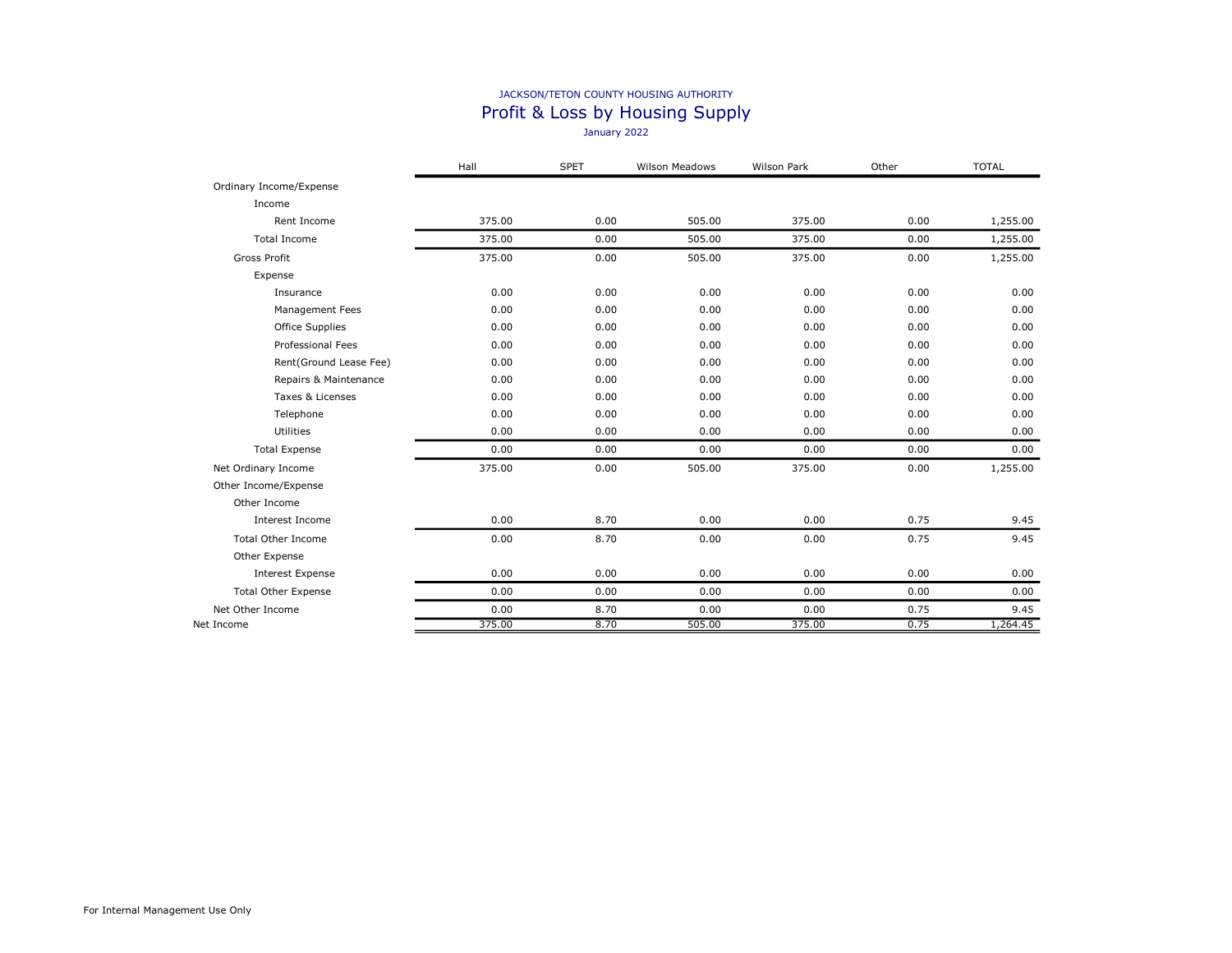#### JACKSON/TETON COUNTY HOUSING AUTHORITY Profit & Loss by Housing Supply July 2021 through January 2022

|                            | Hall     | <b>SPET</b>    | <b>Wilson Meadows</b> | Wilson Park | Other     | <b>TOTAL</b>  |
|----------------------------|----------|----------------|-----------------------|-------------|-----------|---------------|
| Ordinary Income/Expense    |          |                |                       |             |           |               |
| Income                     |          |                |                       |             |           |               |
| Contributions Income       | 0.00     | 0.00           | 0.00                  | 0.00        | 44,333.00 | 44,333.00     |
| Rent Income                | 1,150.00 | 0.00           | 1,690.00              | 1,150.00    | 0.00      | 3,990.00      |
| <b>Total Income</b>        | 1,150.00 | 0.00           | 1,690.00              | 1,150.00    | 44,333.00 | 48,323.00     |
| <b>Gross Profit</b>        | 1,150.00 | 0.00           | 1,690.00              | 1,150.00    | 44,333.00 | 48,323.00     |
| Expense                    |          |                |                       |             |           |               |
| <b>Bank Charges</b>        | 0.00     | 25.00          | 0.00                  | 0.00        | 0.00      | 25.00         |
| Dues & Subscriptions       | 0.00     | 0.00           | 0.00                  | 0.00        | 0.00      | 0.00          |
| Insurance                  | 0.00     | 0.00           | 0.00                  | 0.00        | 0.00      | 0.00          |
| Management Fees            | 0.00     | 0.00           | 0.00                  | 0.00        | 0.00      | 0.00          |
| Office Supplies            | 0.00     | 0.00           | 0.00                  | 0.00        | 0.00      | 0.00          |
| Preservation Program Funds | 0.00     | 200,000.00     | 0.00                  | 0.00        | 0.00      | 200,000.00    |
| <b>Professional Fees</b>   | 0.00     | 0.00           | 0.00                  | 0.00        | 0.00      | 0.00          |
| Rent(Ground Lease Fee)     | 0.00     | 0.00           | 0.00                  | 0.00        | 0.00      | 0.00          |
| Repairs & Maintenance      | 0.00     | 0.00           | 0.00                  | 0.00        | 0.00      | 0.00          |
| Taxes & Licenses           | 0.00     | 0.00           | 0.00                  | 0.00        | 0.00      | 0.00          |
| Telephone                  | 0.00     | 0.00           | 0.00                  | 0.00        | 0.00      | 0.00          |
| Utilities                  | 0.00     | 0.00           | 0.00                  | 0.00        | 0.00      | 0.00          |
| <b>Total Expense</b>       | 0.00     | 200,025.00     | 0.00                  | 0.00        | 0.00      | 200,025.00    |
| Net Ordinary Income        | 1,150.00 | (200, 025.00)  | 1,690.00              | 1,150.00    | 44,333.00 | (151, 702.00) |
| Other Income/Expense       |          |                |                       |             |           |               |
| Other Income               |          |                |                       |             |           |               |
| Interest Income            | 0.00     | 67.87          | 0.00                  | 0.00        | 18,242.80 | 18,310.67     |
| <b>Total Other Income</b>  | 0.00     | 67.87          | 0.00                  | 0.00        | 18,242.80 | 18,310.67     |
| Other Expense              |          |                |                       |             |           |               |
| <b>Interest Expense</b>    | 0.00     | 0.00           | 0.00                  | 0.00        | 0.00      | 0.00          |
| <b>Total Other Expense</b> | 0.00     | 0.00           | 0.00                  | 0.00        | 0.00      | 0.00          |
| Net Other Income           | 0.00     | 67.87          | 0.00                  | 0.00        | 18,242.80 | 18,310.67     |
| Net Income                 | 1,150.00 | (199, 957, 13) | 1,690.00              | 1,150.00    | 62,575.80 | (133, 391.33) |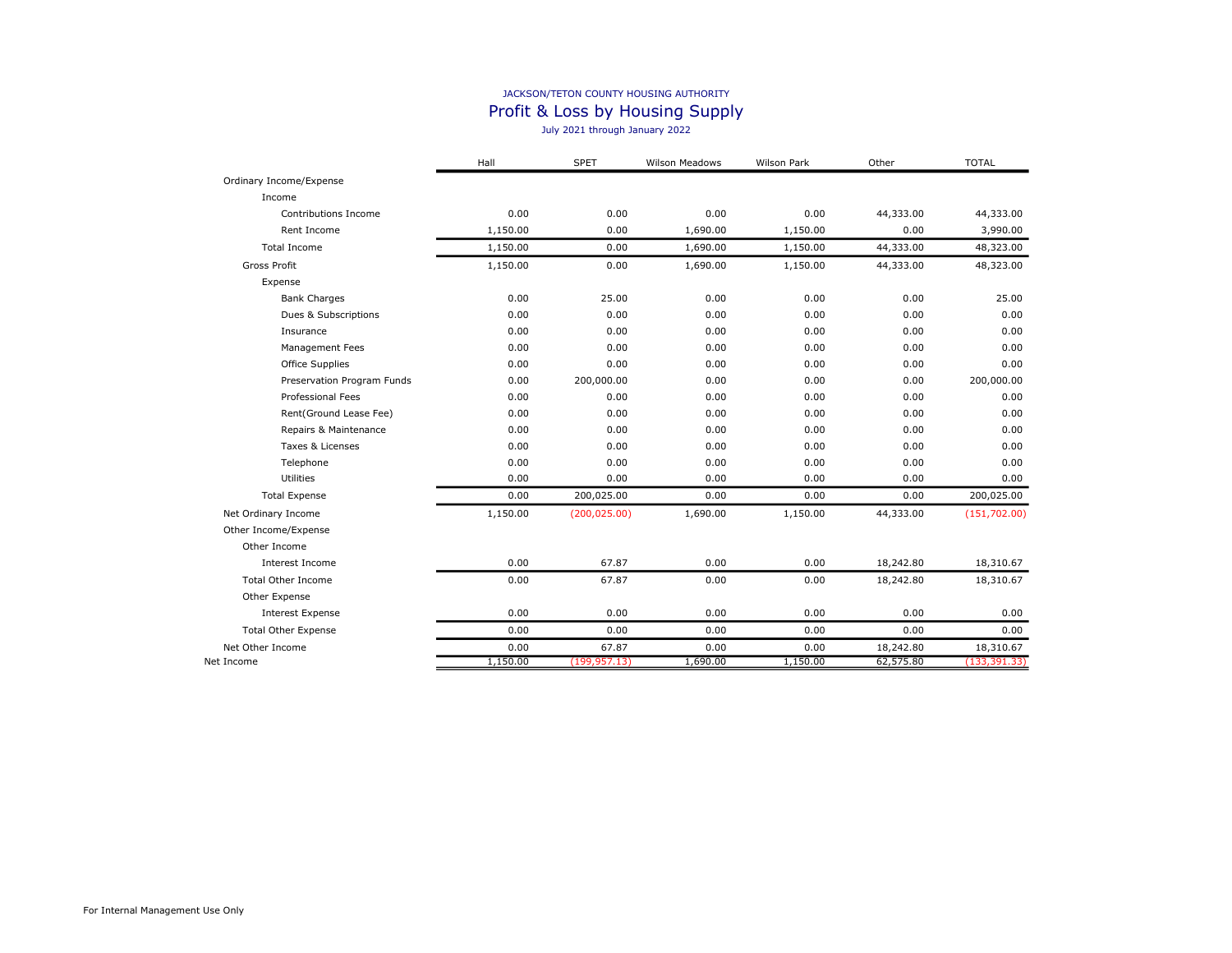# Jackson/Teton County Housing Authority Regular Meeting February 2, 2022 Board of County Commission Chambers, and Zoom

### 1. Call to Order

The Regular Meeting of the Jackson/Teton County Housing Authority Board was called to Order on February 2, 2022, at 2:08 P.M via Zoom. Attendees were Annie Kent Droppert, Estela Torres, Justin Henry, Housing Manager, Stacy Stoker, and Housing Director April Norton.

#### 2. Pronouncement of Quorum

All members were in attendance. A quorum was declared.

#### 3. Public Comment

No Public Comment.

#### 4. Approval of Meeting Minutes

Estella Torres moved to approve the meeting minutes for January's Regular Meeting, Justin Henry seconded. The motion passed unanimously.

#### 5. Review of December Financials

The Board reviewed the December Financials and had no questions. No action was taken.

# 6. Satisfaction and Discharge of Mortgage for 758 Wind River Lane

Staff indicated that the owner of 758 Wind River Lane had paid back the loan provided by the Housing Authority to finance the roof repair costs assessed by the HOA. The board considered a document releasing the mortgage that had been recorded on the property. Estela moved to approve the Satisfaction and Discharge of Mortgage for 758 Wind River Lane. Justin Seconded. The motion passed unanimously.

# 7. Findings of Fact Conclusions of Law – Hayden Exception Appeal Hearing

Abigail Moore, Deputy County Attorney submitted Findings of Fact Conclusion of Law regarding the Housing Authority Board's decision at the Hayden Exception Appeal Hearing. Estela made a motion to approve the Findings of Fact Conclusions of Law. Justin seconded. The motion passed unanimously.

# 8. Calico/Roadhouse Restaurant Request to Connect to Water/Sewer Line owned by JTCHA

The board considered the request from Calico Restaurant and Roadhouse Restaurant to connect to the water main servicing Millward Redevelopment and owned by JTCHA. A brief discussion ensued. Estela moved to approve the request with the condition that a \$5,000 fee be charged to recapture expenses to install the water main. Justin seconded. The motion passed unanimously.

# 9. Millward Draft CCRs Review

The board reviewed the draft Millward CCRs (Rules and Regulations). The board suggested the following changes:

Paragraph 6: Trailers should be defined.

Paragraph 11.a: Maintenance should be clarified. Does it include painting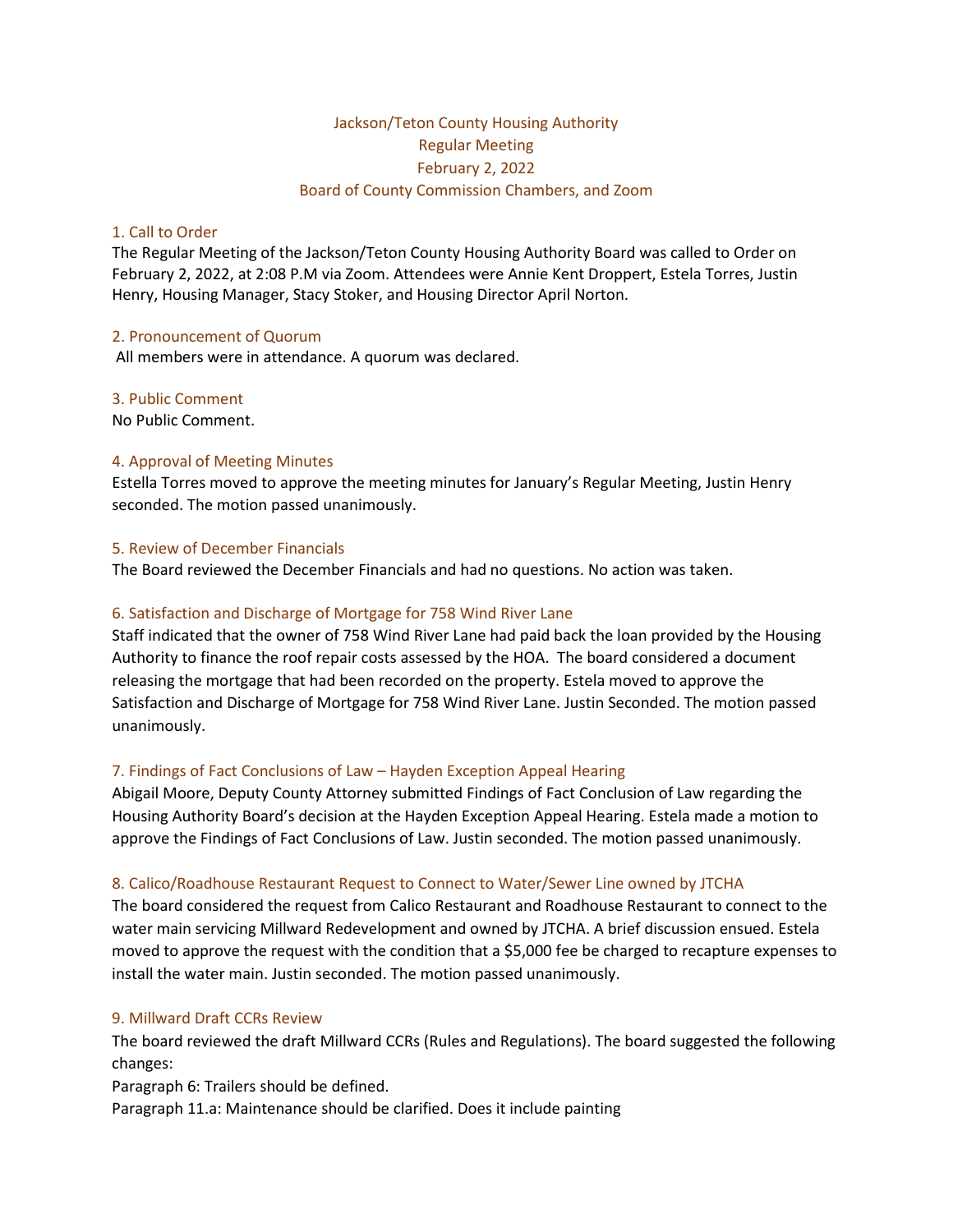Paragraph 11.c: Snow Removal: May want to change "professional snow removal company" to anyone who provides snow removal services.

Paragraph 12. Define Campers

Paragraph 14. Kayaks conflict with the boat rules. How many kayaks are allowed?

Decks and Patios: Require approval by Housing Department. Building Permits should be required.

No Action was taken.

# 11. Matters from Staff

No matters from staff.

# 12. Matters from Board

No matters from the board.

Respectfully Submitted:

Stacy A. Stoker, Housing Manager

Approved by the Board of Housing Authority Commissioners as evidenced by their signatures below:

Anne Kent Droppert

Estela Torres, Vice Chair **Date** Date

Justin Henry, Clerk **Date**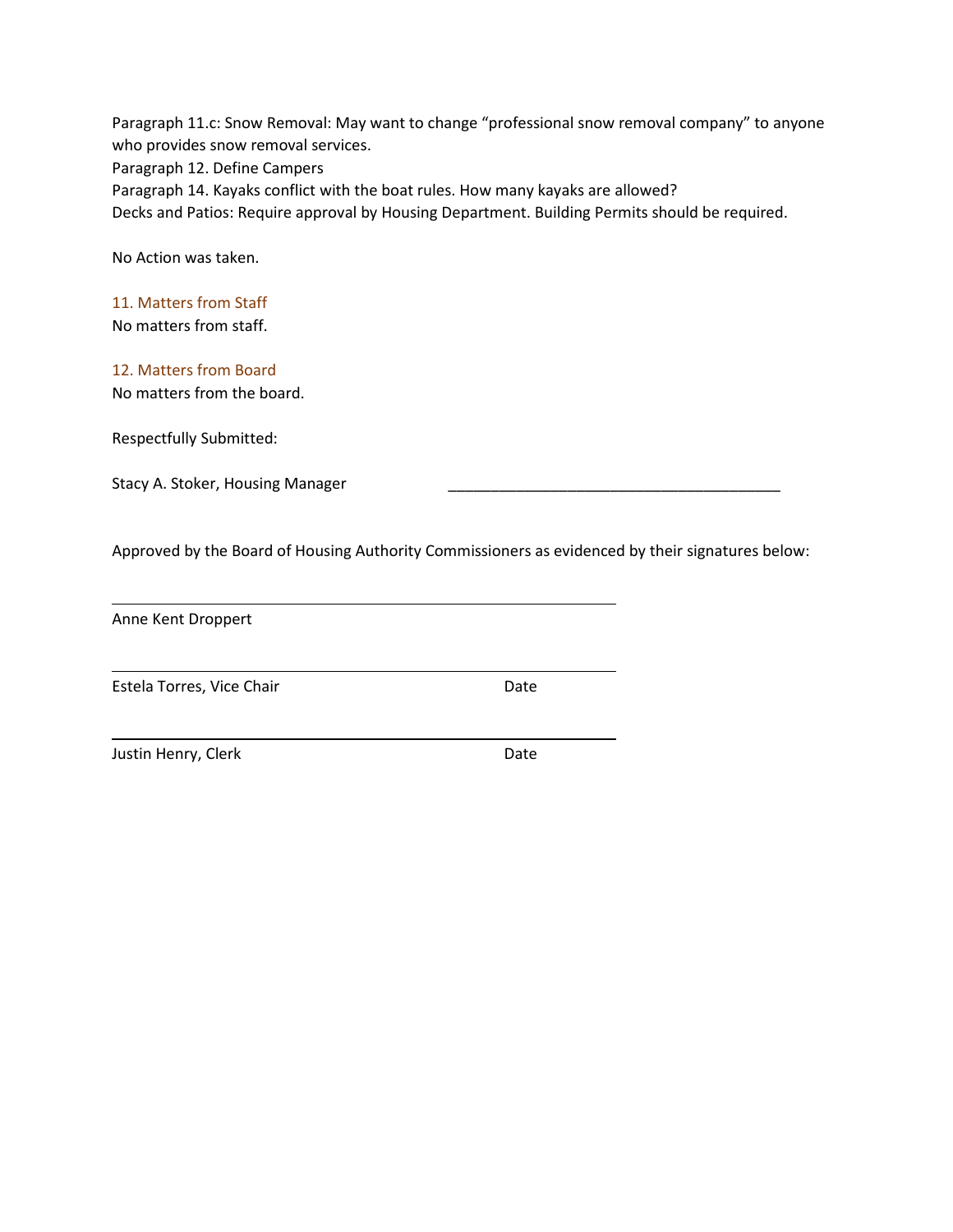# Jackson/Teton County Housing Authority Special Meeting February 16, 2022 Board of County Commission Chambers, and Zoom

#### 1. Call to Order

The Special Meeting of the Jackson/Teton County Housing Authority Board was called to Order on February 16, 2022, at 2:05 P.M via Zoom. Attendees were Annie Kent Droppert, Estela Torres, Justin Henry, Housing Manager, Stacy Stoker.

#### 2. Pronouncement of Quorum

All members were in attendance. A quorum was declared.

#### 3. Public Comment

No Public Comment.

# 4. Consideration of Healing Waters Request to Add a Wall

The board considered a request from Healing Waters, a tenant in unit 105 at The Grove Phase 1, to add a wall to their space along with a dryer vent. Estela Torres made a motion to approve the request. Justin Henry seconded. The motion passed unanimously.

#### 5. Eagle Village Unit 206 Amendment and Restatement Special Restriction

The Board considered an Amendment and Restatement Special Restriction for Unit 206 Eagle Village Condominiums. This was the current standard restriction for Affordable Ownership housing to be recorded on units as they sell. Estela Torres made a motion to approve the Special Restriction. Justin Henry seconded. The motion passed unanimously.

# 6. Matters from Staff

No matters from staff.

# 7. Matters from Board

No matters from the board.

Respectfully Submitted:

Stacy A. Stoker, Housing Manager

Approved by the Board of Housing Authority Commissioners as evidenced by their signatures below:

Anne Kent Droppert

Estela Torres, Vice Chair **Date** Date